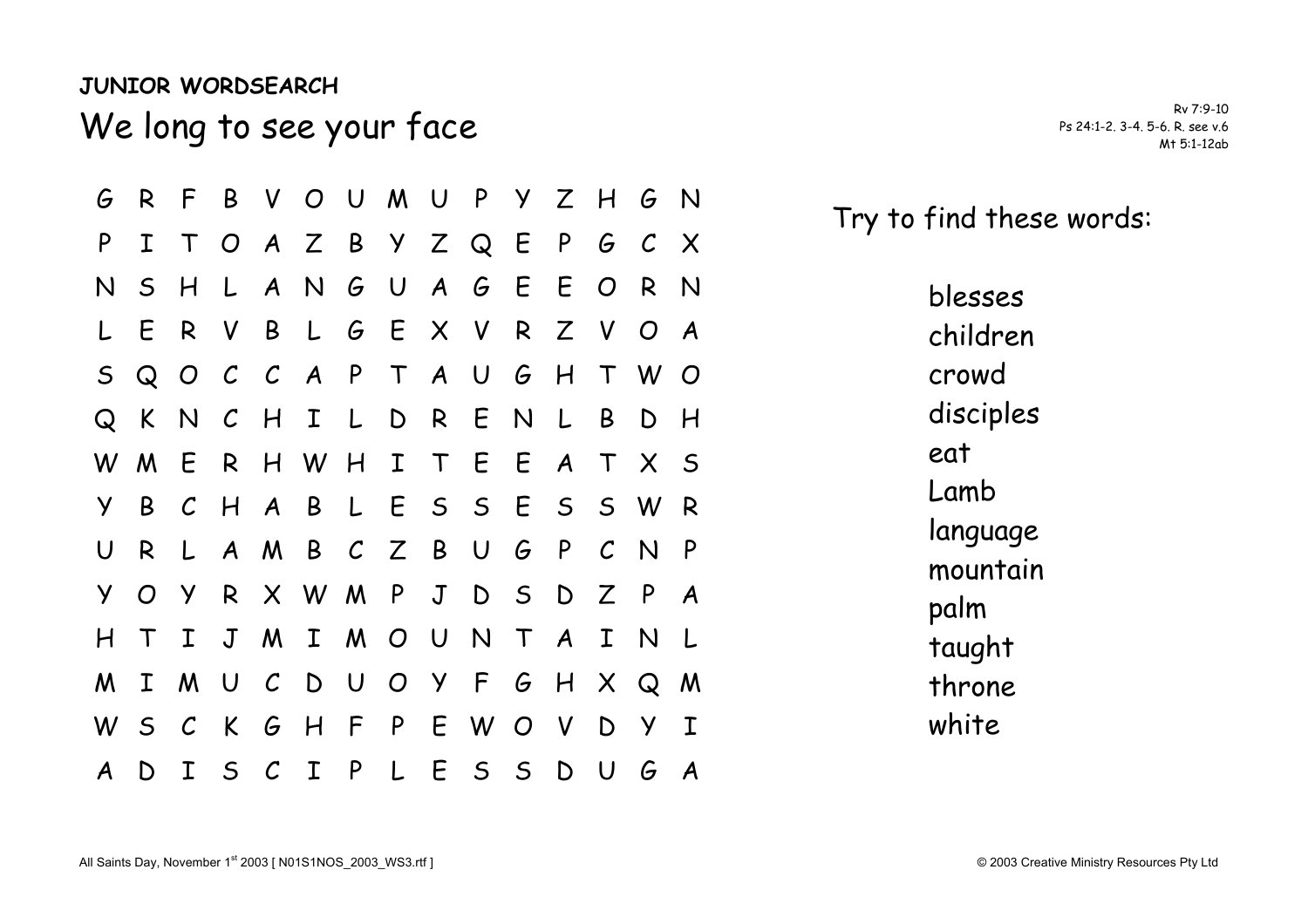## **SENIOR WORDSEARCH**  We long to see your face Research Research Ps 24:1-2. 3-4. 5-6. R. see v.6 RV 7:9-10

G P N A Y W H I T E A M KBJ N A Z W M E P W C R O W D O X R X D M J N D I S C I P L E S U U H V I D W X M R W M L V D E O N B E Z G K Z P P H L S V Y Z V Q T V N P I N B Y J S G E L R O F U A G N Y R A Q B E T G W X R H M J I S L Q O V S Y Y G J D M H T R T N P Q JYO V P K I A I D B G X E J U G H U O Z F C E D U G Z N E R D L I H C B P A D O L S G E Q Y M E E W Q D L Q V N L Z X S N K X L O R A H Z E I T A U G H T O A Z A D J P T O S U G Y L D R N R C L P D W KFPS R C J C N F B H L A M B T L S V E Q A C R M R Z T X O M G B F J G S

Try to find these words:

blesses children crowd disciples eat Lamb language mountain palm taught throne white